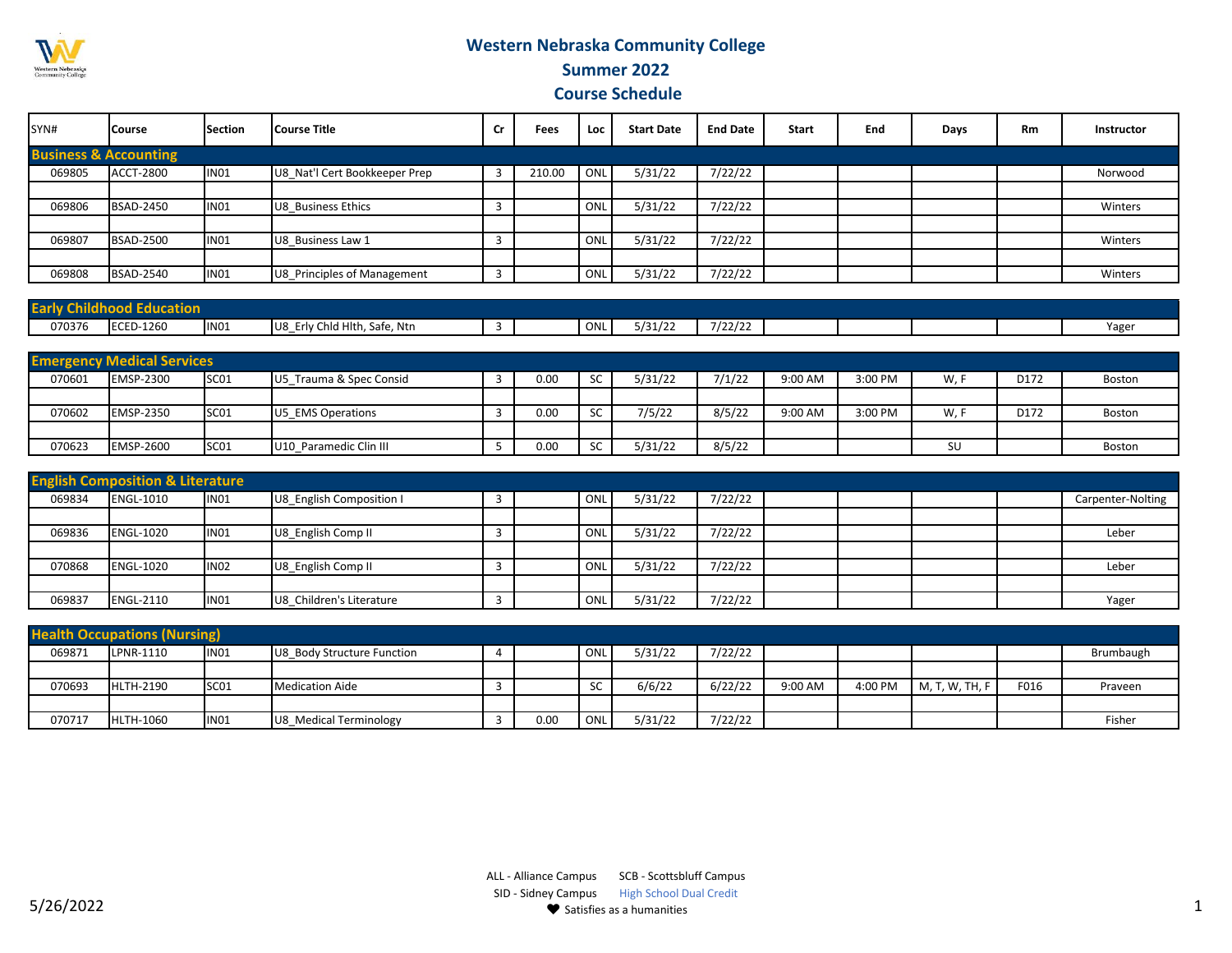

## **Western Nebraska Community College Summer 2022**

 **Course Schedule** 

| SYN#   | <b>Course</b>                       | <b>Section</b>   | <b>l</b> Course Title          | <b>Cr</b> | Fees  | Loc       | <b>Start Date</b> | <b>End Date</b> | <b>Start</b> | End     | Days                       | <b>Rm</b> | Instructor |
|--------|-------------------------------------|------------------|--------------------------------|-----------|-------|-----------|-------------------|-----------------|--------------|---------|----------------------------|-----------|------------|
|        | <b>Health Occupations (Nursing)</b> |                  |                                |           |       |           |                   |                 |              |         |                            |           |            |
|        |                                     |                  |                                |           |       |           |                   |                 | 9:00 AM      | 4:00 PM | T, W, TH                   | 118       |            |
| 070692 | <b>HLTH-1195</b>                    | AL01             | <b>Basic Nursing Assistant</b> | 4.5       | 25.00 | AL        | 7/6/22            | 8/5/22          | 9:00 AM      | 4:00 PM | T, W, TH                   | 123       | Lafler     |
|        |                                     |                  |                                |           |       |           |                   |                 |              |         |                            |           |            |
| 070696 | <b>HLTH-1195</b>                    | SC <sub>01</sub> | <b>Basic Nursing Assistant</b> | 4.5       | 25.00 | <b>SC</b> | 6/7/22            | 7/19/22         | 8:00 AM      | 4:00 PM | T, TH                      | F011      | Thomas     |
|        |                                     |                  |                                |           |       |           |                   |                 |              |         |                            |           |            |
|        |                                     |                  |                                |           |       |           |                   |                 | 12:00 PM     | 4:30 PM | M, T, W, TH, F             |           |            |
| 070697 | <b>HLTH-1195</b>                    | SC <sub>02</sub> | <b>Basic Nursing Assistant</b> | 4.5       | 25.00 | <b>SC</b> | 6/13/22           | 7/8/22          | 12:00 PM     | 4:30 PM | M, T, W, TH, F   F013 D173 |           | Parker     |
|        |                                     |                  |                                |           |       |           |                   |                 |              |         |                            |           |            |
| 070732 | <b>HLTH-1195</b>                    | SC <sub>03</sub> | <b>Basic Nursing Assistant</b> | 4.5       | 0.00  | <b>SC</b> | 5/25/22           | 6/18/22         | 7:00 AM      | 4:30 PM | M, W, TH, F                |           | Quinn      |

| 5/31/22<br>$\overline{\phantom{a}}$ $\overline{\phantom{a}}$<br>069844<br><b>HIST-2020</b><br><b>IN01</b><br>Kleich<br>IU8<br>American History II<br>722722<br>- טוש | $112 - 122 - 122$<br>HISTOM |  |  |  |  |  |  |  |
|----------------------------------------------------------------------------------------------------------------------------------------------------------------------|-----------------------------|--|--|--|--|--|--|--|
|                                                                                                                                                                      |                             |  |  |  |  |  |  |  |

| <b>Humanities</b> |                         |                  |                                |  |     |         |         |  |  |             |
|-------------------|-------------------------|------------------|--------------------------------|--|-----|---------|---------|--|--|-------------|
| 069838            | <b>HUMS-1100</b>        | IN <sub>01</sub> | Intro to the Humanities<br>lU8 |  | ONL | 5/31/22 | 7/22/22 |  |  | Khanevskaya |
|                   |                         |                  |                                |  |     |         |         |  |  |             |
| 069839            | HUMS-2980 <sup>●●</sup> | IN <sub>01</sub> | <b>Global Study Experience</b> |  | ONL | 5/22/22 | 6/1/22  |  |  | Newel       |

| 40n l  | 3159             |             |                                             |  |               |                       |         |  |  |                 |
|--------|------------------|-------------|---------------------------------------------|--|---------------|-----------------------|---------|--|--|-----------------|
| 069809 | <b>INFO-1100</b> | <b>IN01</b> | .<br>Microcomputer Applications<br>.<br>100 |  | $\sim$<br>UNL | $-1 - 1 - 1$<br>131/z | 7/22/22 |  |  | ے الہ ⁄<br>ישני |

| <b>Life Sciences</b> |                   |             |                              |             |       |     |         |         |  |  |         |
|----------------------|-------------------|-------------|------------------------------|-------------|-------|-----|---------|---------|--|--|---------|
| 069860               | <b>BIOS-1100</b>  | <b>IN01</b> | U8 Environmental Science     |             |       | ONL | 5/31/22 | 7/22/22 |  |  | King    |
|                      |                   |             |                              |             |       |     |         |         |  |  |         |
| 069861               | <b>BIOS-1100L</b> | <b>IN01</b> | U8 Environmental Science Lab | $\mathbf 0$ |       | ONL | 5/31/22 | 7/22/22 |  |  | King    |
|                      |                   |             |                              |             |       |     |         |         |  |  |         |
| 069862               | <b>BIOS-2050</b>  | <b>IN01</b> | U8 Nutrition & Diet Therapy  |             |       | ONL | 5/31/22 | 7/22/22 |  |  | Nelson  |
|                      |                   |             |                              |             |       |     |         |         |  |  |         |
| 069863               | BIOS-2460         | <b>IN01</b> | U8 Microbiology              | 4           | 30.00 | ONL | 5/31/22 | 7/22/22 |  |  | Desanto |
|                      |                   |             |                              |             |       |     |         |         |  |  |         |
| 069864               | <b>BIOS-2460L</b> | <b>IN01</b> | U8_Microbiology Lab          | 0           |       | ONL | 5/31/22 | 7/22/22 |  |  | Desanto |

| <b>Mathematics</b> |                   |                  |                          |  |     |         |         |  |  |         |
|--------------------|-------------------|------------------|--------------------------|--|-----|---------|---------|--|--|---------|
| 069875             | MATH-0070         | IN <sub>01</sub> | U8 Basic Mathematics     |  | ONI | 5/31/22 | 7/22/22 |  |  | Winters |
|                    |                   |                  |                          |  |     |         |         |  |  |         |
| 069876             | <b>MATH-0070L</b> | IN <sub>01</sub> | U8 Basic Mathematics Lab |  | ON  | 5/31/22 | 7/22/22 |  |  | Winters |
|                    |                   |                  |                          |  |     |         |         |  |  |         |
| 069877             | MATH-0160         | IN <sub>01</sub> | U8_Introductory Algebra  |  | ON  | 5/31/22 | 7/22/22 |  |  | Winters |
|                    |                   |                  |                          |  |     |         |         |  |  |         |
| 069878             | MATH-1010         | IN <sub>01</sub> | U8 Intermediate Algebra  |  | ONI | 5/31/22 | 7/22/22 |  |  | Lenzen  |

ALL - Alliance Campus SCB - Scottsbluff Campus

SID - Sidney Campus High School Dual Credit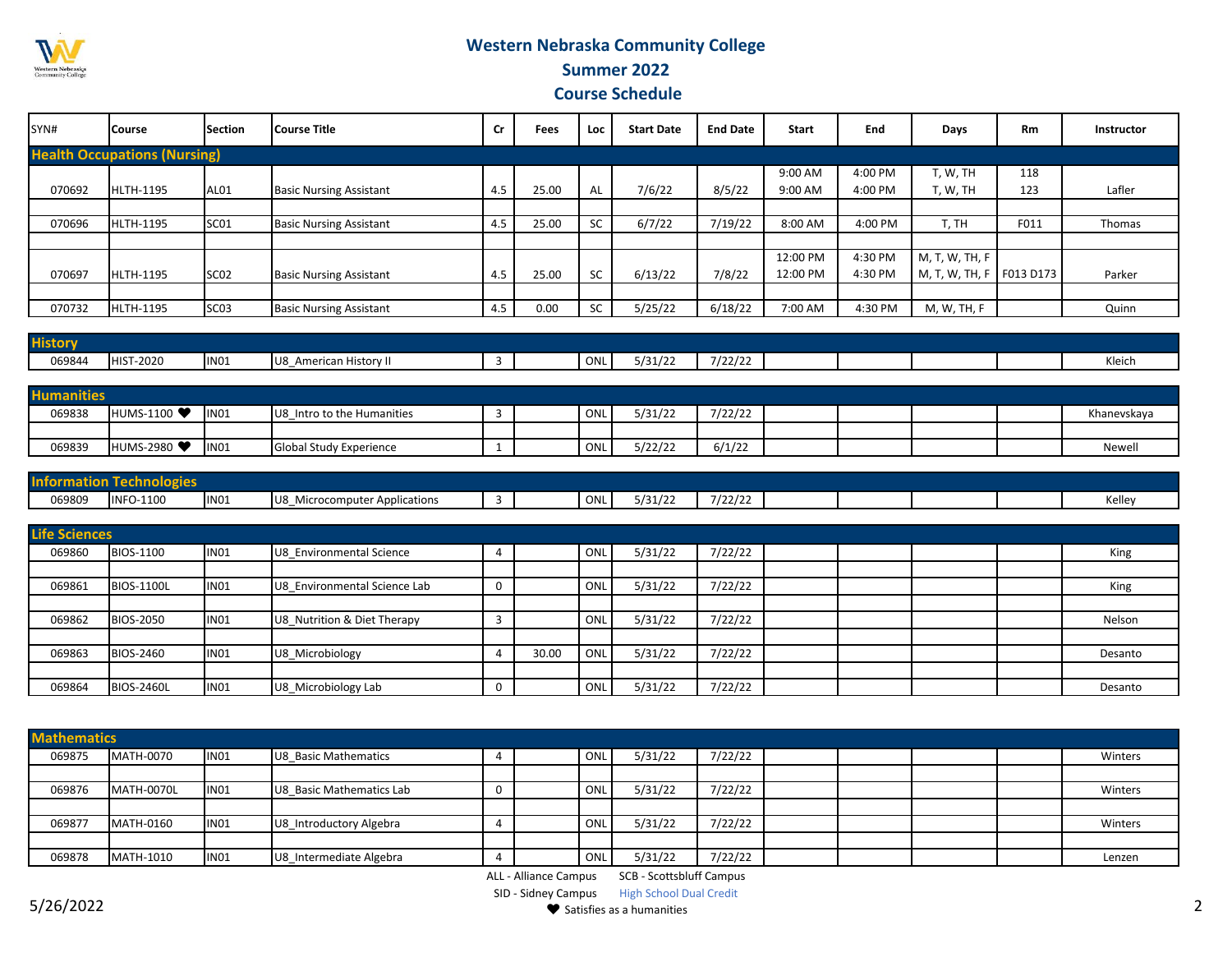

## **Western Nebraska Community College Summer 2022**

 **Course Schedule** 

| SYN#               | <b>Course</b>     | <b>Section</b>   | <b>l</b> Course Title | Cr | Fees | Loc | <b>Start Date</b> | <b>End Date</b> | <b>Start</b> | End | Days | <b>Rm</b> | Instructor |
|--------------------|-------------------|------------------|-----------------------|----|------|-----|-------------------|-----------------|--------------|-----|------|-----------|------------|
| <b>Mathematics</b> |                   |                  |                       |    |      |     |                   |                 |              |     |      |           |            |
| 069879             | <b>MATH-1150</b>  | <b>IN01</b>      | U8 College Algebra    | 3  |      | ON  | 5/31/22           | 7/22/22         |              |     |      |           | Winters    |
|                    |                   |                  |                       |    |      |     |                   |                 |              |     |      |           |            |
| 069881             | MATH-1210         | IN01             | U8_Trigonometry       |    |      | ON  | 5/31/22           | 7/22/22         |              |     |      |           | Olsen      |
|                    |                   |                  |                       |    |      |     |                   |                 |              |     |      |           |            |
| 069880             | <b>MATH-2170</b>  | IN01             | U8 Applied Statistics |    |      | ON  | 5/31/22           | 7/22/22         |              |     |      |           | Lenzen     |
|                    |                   |                  |                       |    |      |     |                   |                 |              |     |      |           |            |
| 070731             | <b>MATH-M1010</b> | IN <sub>01</sub> | U8 Modular Intrm Alg  |    | 0.00 | ON  | 5/31/22           | 7/22/22         |              |     |      |           | Winters    |

|        | <b>Medical Lab Technician</b>                        |                  |                               |                |        |           |         |         |          |          |             |         |
|--------|------------------------------------------------------|------------------|-------------------------------|----------------|--------|-----------|---------|---------|----------|----------|-------------|---------|
| 069798 | MEDT-2100                                            | SC <sub>01</sub> | U8 Clinical Microbiology I    | 3              | 75.00  | <b>SC</b> | 5/31/22 | 7/22/22 | 3:00 PM  | 5:00 PM  | B126        | Mills   |
|        | Blended Section: Combination online and face-to-face |                  |                               |                |        |           |         |         |          |          |             |         |
|        |                                                      |                  |                               |                |        |           |         |         |          |          |             |         |
| 069800 | MEDT-2110                                            | SC <sub>01</sub> | U8 Urinalysis and Body Fluids | 3              | 75.00  | SC        | 5/31/22 | 7/22/22 | 9:00 AM  | 11:00 AM | <b>B126</b> | Mills   |
|        | Blended Section: Combination online and face-to-face |                  |                               |                |        |           |         |         |          |          |             |         |
|        |                                                      |                  |                               |                |        |           |         |         |          |          |             |         |
| 069801 | <b>MEDT-2120</b>                                     | SC <sub>01</sub> | U8 Clinical Immunology        | 3              | 75.00  | SC        | 5/31/22 | 7/22/22 | 12:00 PM | 2:00 PM  | <b>B126</b> | Mills   |
|        | Blended Section: Combination online and face-to-face |                  |                               |                |        |           |         |         |          |          |             |         |
|        |                                                      |                  |                               |                |        |           |         |         |          |          |             |         |
| 069802 | MEDT-2210                                            | <b>IN01</b>      | U8 Practicum: Urinalysis      | $\overline{2}$ | 150.00 | ONL       | 5/31/22 | 7/22/22 |          |          |             | Andres  |
|        |                                                      |                  |                               |                |        |           |         |         |          |          |             |         |
| 069803 | <b>MEDT-2220</b>                                     | IN <sub>01</sub> | U8 Practicum: Immunology      | $\overline{2}$ | 150.00 | ONL       | 5/31/22 | 7/22/22 |          |          |             | Andres  |
|        |                                                      |                  |                               |                |        |           |         |         |          |          |             |         |
| 069804 | <b>MEDT-2300</b>                                     | IN <sub>01</sub> | U8 MLT Cert Exam Prep Review  | 3              | 80.00  | ONL       | 5/31/22 | 7/22/22 |          |          |             | Kellogg |

| <b>Personal Development</b> |           |                  |                                    |  |     |         |         |  |  |          |
|-----------------------------|-----------|------------------|------------------------------------|--|-----|---------|---------|--|--|----------|
| 069840                      | PRDV-1010 | IN <sub>01</sub> | 3 Achieving College Success<br>IU8 |  | ONL | 5/31/22 | 7/22/22 |  |  | Pedersen |
|                             |           |                  |                                    |  |     |         |         |  |  |          |
| 069841                      | PRDV-1010 | <b>IN02</b>      | ' Achieving College Success<br>IU8 |  | ONL | 5/31/22 | 7/22/22 |  |  | Yage     |

| <b>PE Lecture / PE Activity</b> |                  |                  |                    |  |           |         |         |         |          |         |     |          |
|---------------------------------|------------------|------------------|--------------------|--|-----------|---------|---------|---------|----------|---------|-----|----------|
| 069845                          | <b>PHED-1035</b> | IN <sub>01</sub> | U8 Cardio Fitness  |  | ONL       | 5/31/22 | 7/22/22 |         |          |         |     | M. Jones |
|                                 |                  |                  |                    |  |           |         |         |         |          |         |     |          |
| 069846                          | <b>PHED-1551</b> | SC <sub>01</sub> | U8 Weight Training |  | <b>SC</b> | 5/31/22 | 7/22/22 | 9:00 AM | 10:07 AM | M, W, F | 105 | M. Jones |
|                                 |                  |                  |                    |  |           |         |         |         |          |         |     |          |
| 069848                          | <b>PHED-1790</b> | <b>IN01</b>      | U8 Personal Health |  | ONL       | 5/31/22 | 7/22/22 |         |          |         |     | D. Jones |